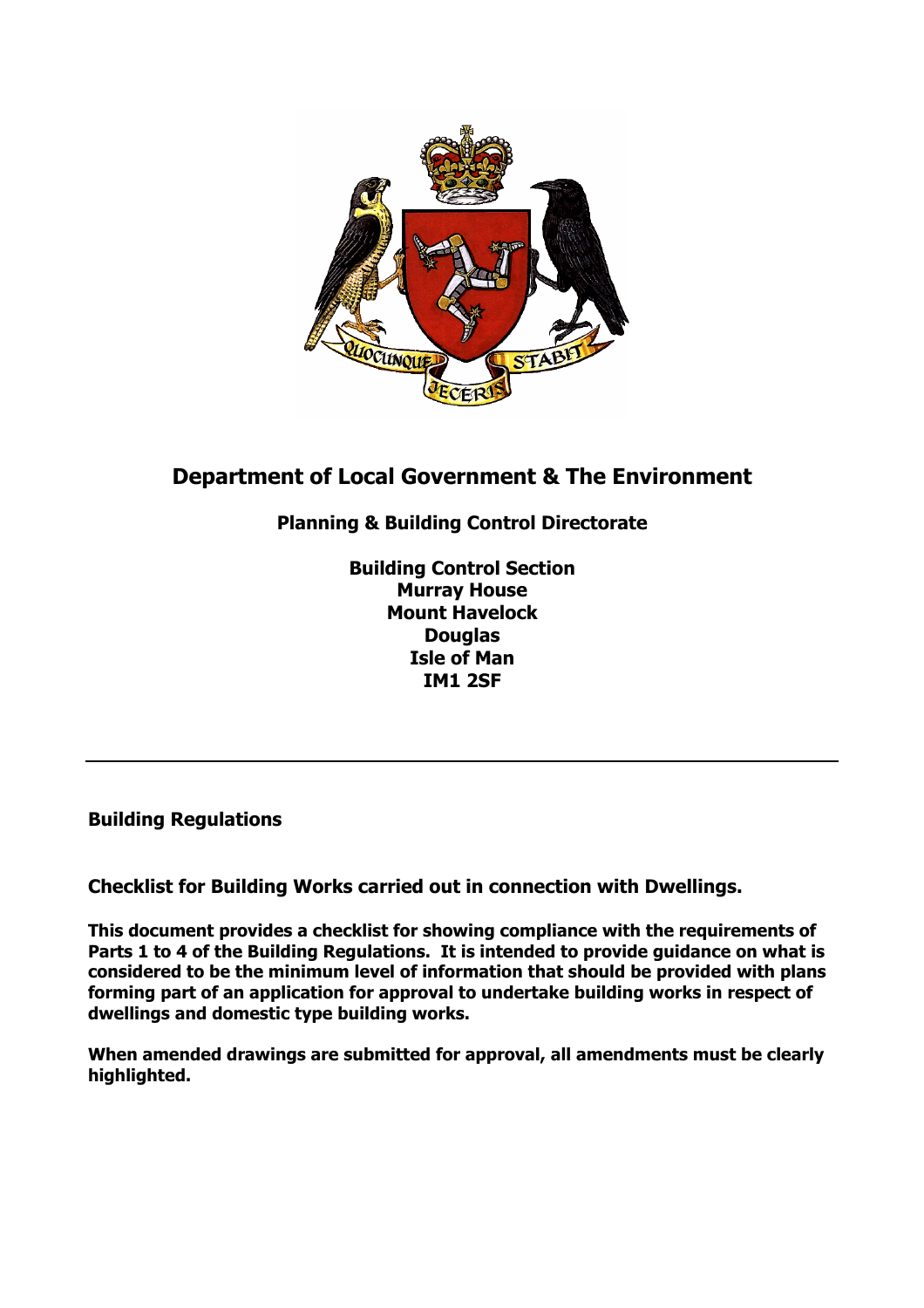#### **Checklist for Part A: Structure**

#### **GENERAL**

1. State which design code (e.g. Approved Document A) has been used for the purposes of satisfying each of the requirements in Part A of Schedule 1 with all relevant recommendations of that approved document:

### **SPECIFIC DETAILS**

### **Foundations**

- 1.1 Type of foundation to be specified and note to state minimum size and that size and depth to suit ground conditions:
- 1.2 When building on an existing foundation, size and depth of existing, and soil conditions to be stated:
- 1.3 Where the foundation is subject to design by a structural engineer this should be included with the application:
- 1.4 Where the building has four or more storeys, a statement that it will be designed to satisfy Building Regulation requirements A3 for disproportionate collapse. The design by a Structural Engineer should be included with the application.
- 1.5 Where piled foundations are proposed, a note to state one load test to be carried out, for every 50 piles or part thereof, (up to a maximum of 30 and integrity testing on all piles:

#### **Wall Construction**

- 1.6 | | | Materials to be specified:
- 1.7 | Length, height and thickness to be dimensioned:
- $1.8$  | Cavity width to be stated:
- 1.9 When building on an existing wall, construction of the existing wall to be stated together with an indication of its condition:

### **Floor Construction**

1.10 Timber floors – Specify covering, all structural member sizes, stating actual and permissible spans, spacings, strength class and loading: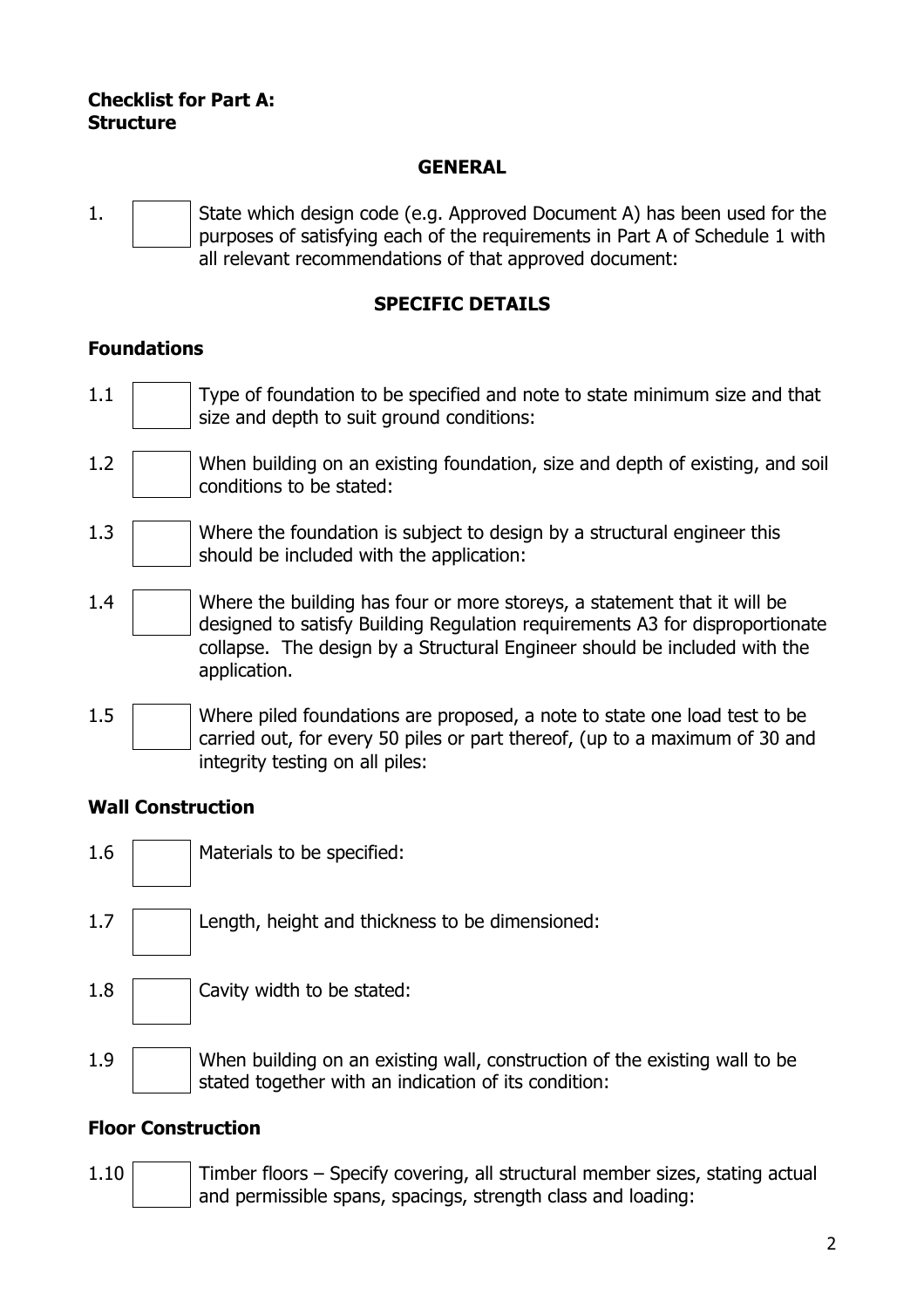- 1.11 Concrete floors Specify thickness and provide design details if suspended:
- $1.12$  If construction is to be a design by a structural engineer, this should be stated on the plans and calculations given:

### **Roof Construction**

- $1.13$  Roof specifications that:  $-$  Specify all member sizes, stating actual and permissible spans, spacings, timber strength class, loadings and roof pitch; all designed for severe exposure:
- 1.14 Where the roof construction is to be a later design by a structural engineer, this should be stated on the plans with no member sizes given. Engineer Calculations to be included with application:
- $1.15$  Trussed rafter roof construction Specify all work to be carried out to relevant code; e.g. BS 5268: Part 3: 2006:

#### **Checklist for Part B: Fire Safety**

### **GENERAL**

2. State which design code (e.g. Approved Document B), has been used for the purposes of satisfying each of the requirements in Part B of Schedule 1. State all works that are to be carried out in accordance with all relevant recommendations of that approved document:

### **SPECIFIC DETAILS**

### **MEANS OF WARNING AND ESCAPE (Dwelling Houses)**

### **Alarm System**

2.1 **Type of fire alarm to be specified:** e.g. Automatic fire alarm and detection system to be provided in accordance with BS5839: Part 6 to at least grade E type LD3 standard, or Smoke alarms installed in accordance with the guidance given in paragraphs 1.4 to 1.22 of Approved Document B to be provided:

### **Means of Escape**

- 2.2  $\parallel$  Two storey houses Position of escape windows to be shown and clear opening sizes to be dimensioned on elevations:
- 2.3 Three storey houses: Protected escape stair and rating of enclosure and fire doors to be indicated on plans: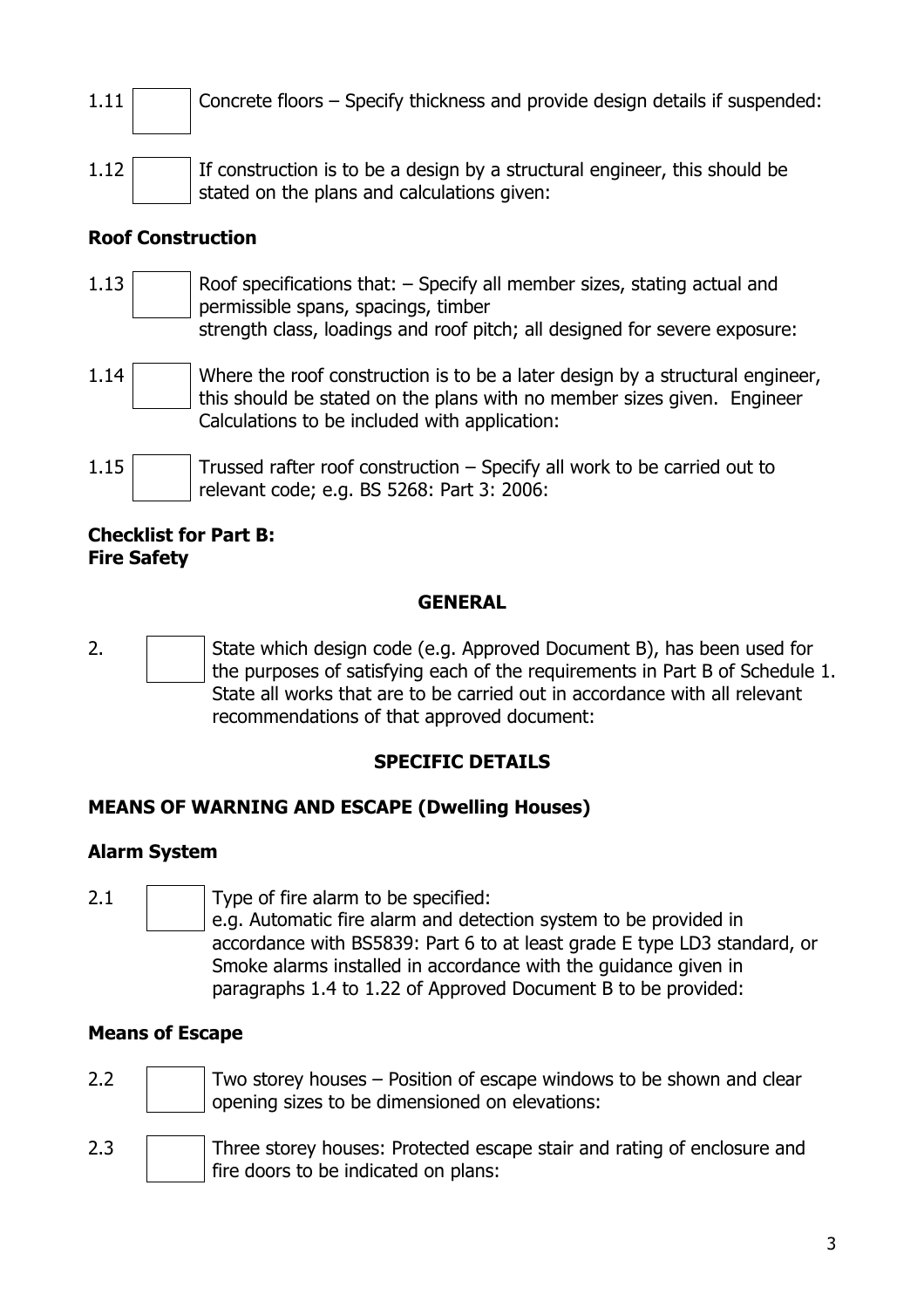### **MEANS OF WARNING AND ESCAPE (Flats)**

#### **Alarm system**

| 2.4(a) | Type of fire alarm system to be specified:<br>E.g. Automatic fire alarm and detection system to be provided in<br>accordance with BS5839: Part 6 to at least a grade E type LD3 standard, or<br>Smoke Alarms installed in accordance with the guidance given in<br>paragraphs 1.4 to 1.22 of Approved Document B to be provided: |
|--------|----------------------------------------------------------------------------------------------------------------------------------------------------------------------------------------------------------------------------------------------------------------------------------------------------------------------------------|
| 2.4(b) | Type of sprinkler system to be specified:<br>E.g.                                                                                                                                                                                                                                                                                |

### **Horizontal Escape**

- 2.5 Travel distances (in open plan flats, protected entrance halls, lobbies and corridors) to be indicated:
- 2.6 **Position and rating of fire doors to be indicated:**

2.7 **Protected corridors/lobbies to be shown:** 

### **Vertical Escape**

- 2.8 **Dimension height of top floor above lowest ground level, and state (in the** case of a building containing flats) if it has been considered as a 'large' or 'small' building:
- 2.9 **Position of escape stairs to be shown:**
- 2.10 | Rise, goings and headroom to be specified:
- $2.11$  Fire protection to escape stairs (including doors), to be shown and fire rating of all elements stated:
- 2.12 | Separation of stairs and lifts at basement levels to be shown:
- 2.13 Ventilation of top of stairs, and stair lobbies to be shown:
- 2.14 **Protected corridors/lobbies to be shown:**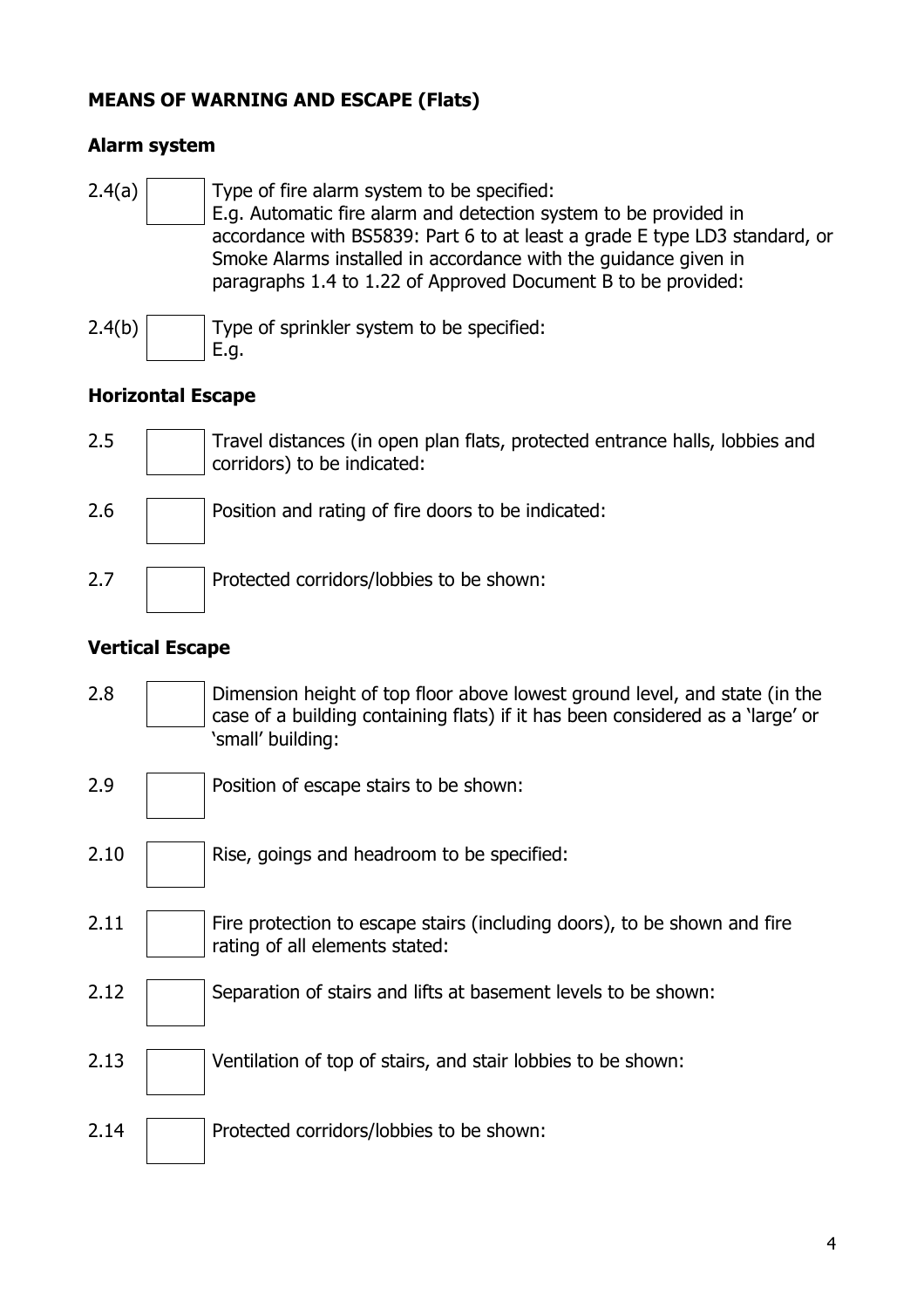2.15  $\parallel$  State escape lighting to BS5266: Part 1 to be provided on all common escape routes (not applicable in buildings less than two storeys):

### **INTERNAL FIRE SPREAD**

### **Linings**

2.16 Classification of wall and ceiling linings in rooms and circulation spaces to be stated:

### **Structural Fire Resistance**

2.17 **Period of fire resistance for all elements of structure to be stated:** 

### **Compartmentation**

2.18 **Position of compartment wall and floors to be highlighted:**  $2.19$  Period of fire resistance for all compartment walls/floors (including any doors) to be stated: 2.20 Use of all parts of the building to be stated:

### **EXTERNAL FIRE SPREAD**

### **Walls and Roof**

- 2.21 **Distance from building to boundary to be dimensioned on plans:**
- 2.22  $\parallel$  Amount of unprotected area of any elevation and the distance to the boundary to be dimensioned. Where a notional boundary is set (i.e. where there is more than one assembly and recreation or residential building on the same site) the unprotected areas in any existing building(s) with a boundary condition must also be shown. A schedule showing the amount of unprotected areas as a % of the wall area and calculations showing the required distance to the boundary to be provided:
- 2.23  $\vert$  State the surface spread of flame classification that is to be achieved by the roof covering and rooflights:
- 2.24 Show fire service vehicle access to building and dimension distance from appliance hardstanding to dwelling entrance door (in the case of flats dimension worst case only):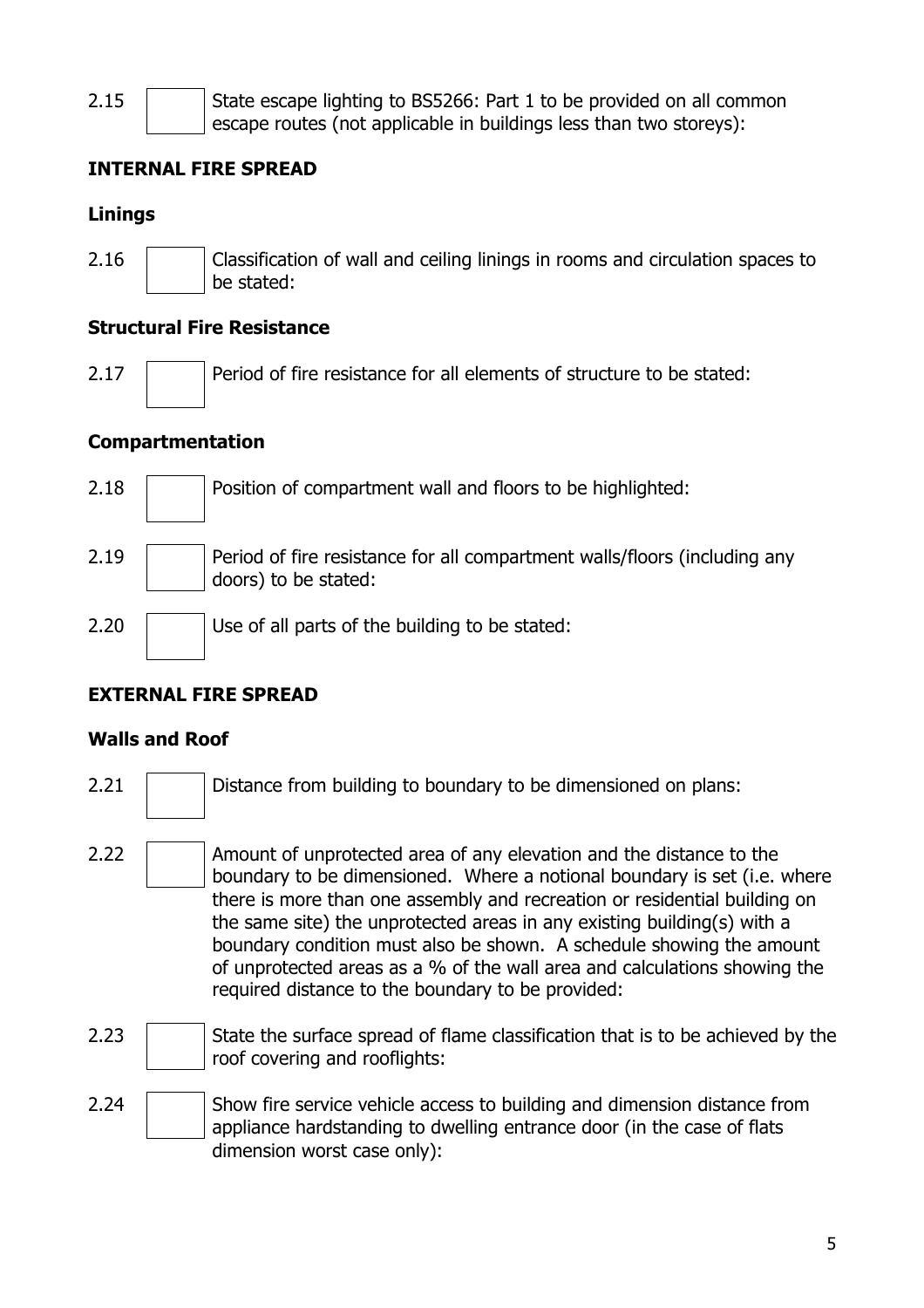- 2.25  $\vert$  Dimension on plan the distance from any dry riser inlet to the fire appliance hardstanding:
- 2.26 Where an enclosed car park is to be naturally ventilated, show ventilation opening on elevations. Clear opening size of vents and floor area of car park to be stated:
- 2.27 Where an enclosed car park is to be mechanically ventilated, specify ventilation rates to be achieved, fire rating of system, and method of providing a secondary power supply:

#### **Checklist for Part C: Preparation of Sites and Resistance to Moisture**

### **GENERAL**

3. State which design code (e.g. Approved Document C) has been used for the purposes of satisfying each of the requirements on Part C of Schedule 1, with all relevant recommendations of that approved document:

## **SPECIFIC DETAILS**

### **Resistance to Moisture**

- 3.1 Specify roof pitch and the materials to be used for the roof, walls and floors:
- 3.2 | Identify position of DPCs and cavity trays:
- 3.3 **Provide details of the method to be used for upgrading existing walls when** a material change of use of a building is proposed:

### **Checklist for Part F: Ventilation and Condensation in Roofs**

### **GENERAL**

4. **State which design code (e.g. Approved Document F) has been used for** the purposes of satisfying each of the requirements in Part F of Schedule 1, and state all works are to be carried out in accordance with all relevant recommendations of that approved document:

## **SPECIFIC DETAILS**

### **Rooms**

4.1 State floor area of all habitable rooms and provide window schedule identifying clear opening area of windows: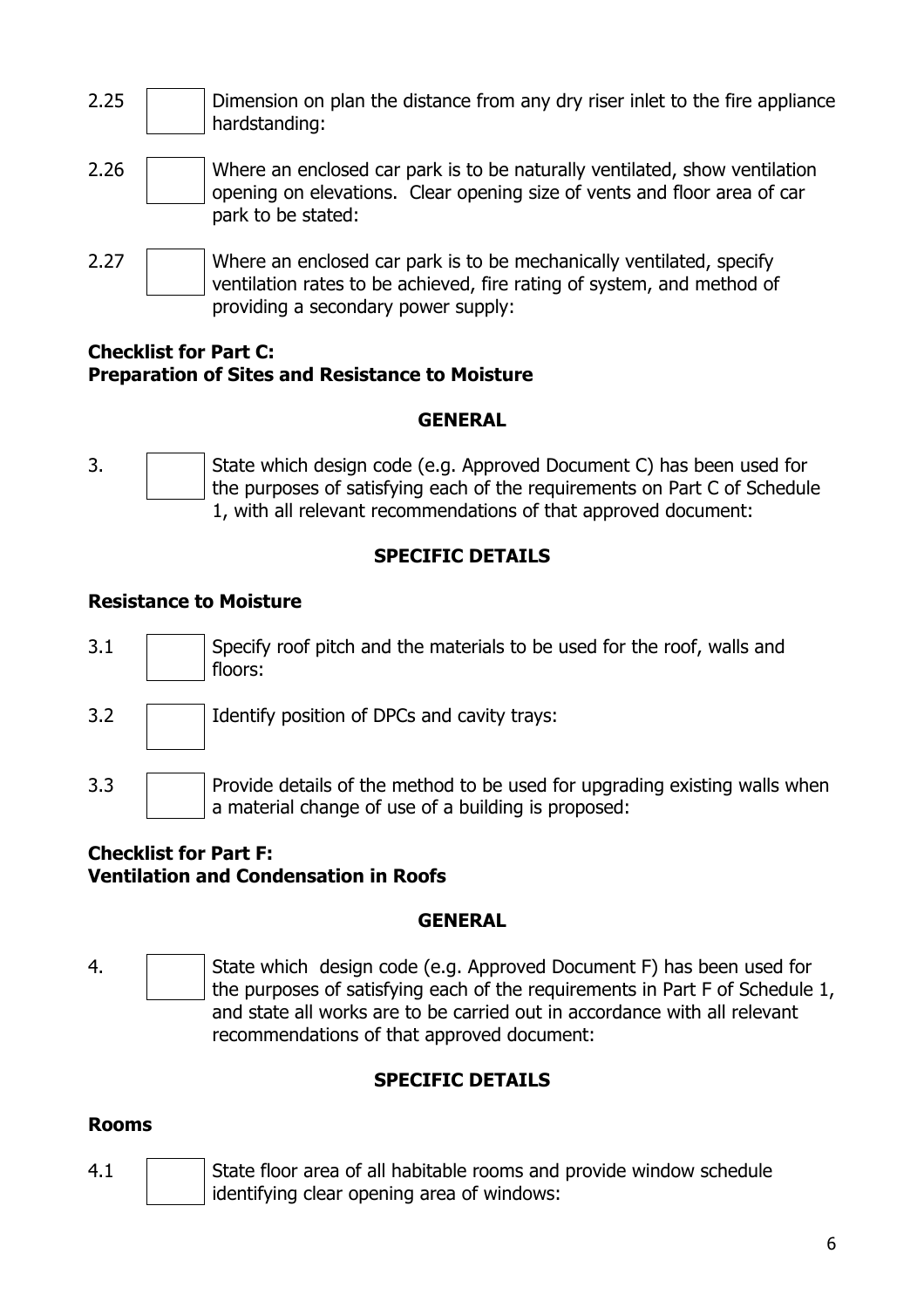### **Car Parks**

- 4.2 Where an enclosed car park is to be naturally ventilated, show ventilation openings on elevations. Clear opening size of vents and floor area of car park to be stated:
- 4.3 Where an enclosed car park is to be mechanically ventilated, specify ventilation rates to be achieved:

#### **Checklist for Part H: Drainage**

#### **GENERAL**

5. **Subset State which design code (e.g. Approved Document H) has been used for** the purposes of satisfying each of the requirements in Part H of Schedule 1, and state all works are to be carried out in accordance with all relevant recommendations of that approved document:

### **SPECIFIC DETAILS**

### **Foul Water Drainage**

- 5.1 **Drainage layout to be shown, with invert levels, gradients and pipe sizes** stated:
- 5.2 Invert level and location and of sewer connection to be stated:
- 5.3 Where a pumped system is proposed storage capacity, number of pumps and alarm provision to be stated:

#### **Septic Tanks and Treatment Plants**

- 5.4 Location of any proposed septic tank or treatment plant to be shown together with any existing systems on adjoining sites:
- 5.5 Specification for septic tank or treatment plant and the alarm system to be provided:
- 5.6 Capacity of septic tank to be stated, and tail drainage to be shown:
- $\overline{5.7}$  Statement to confirm that any new system is the required distance from any borehole or watercourse: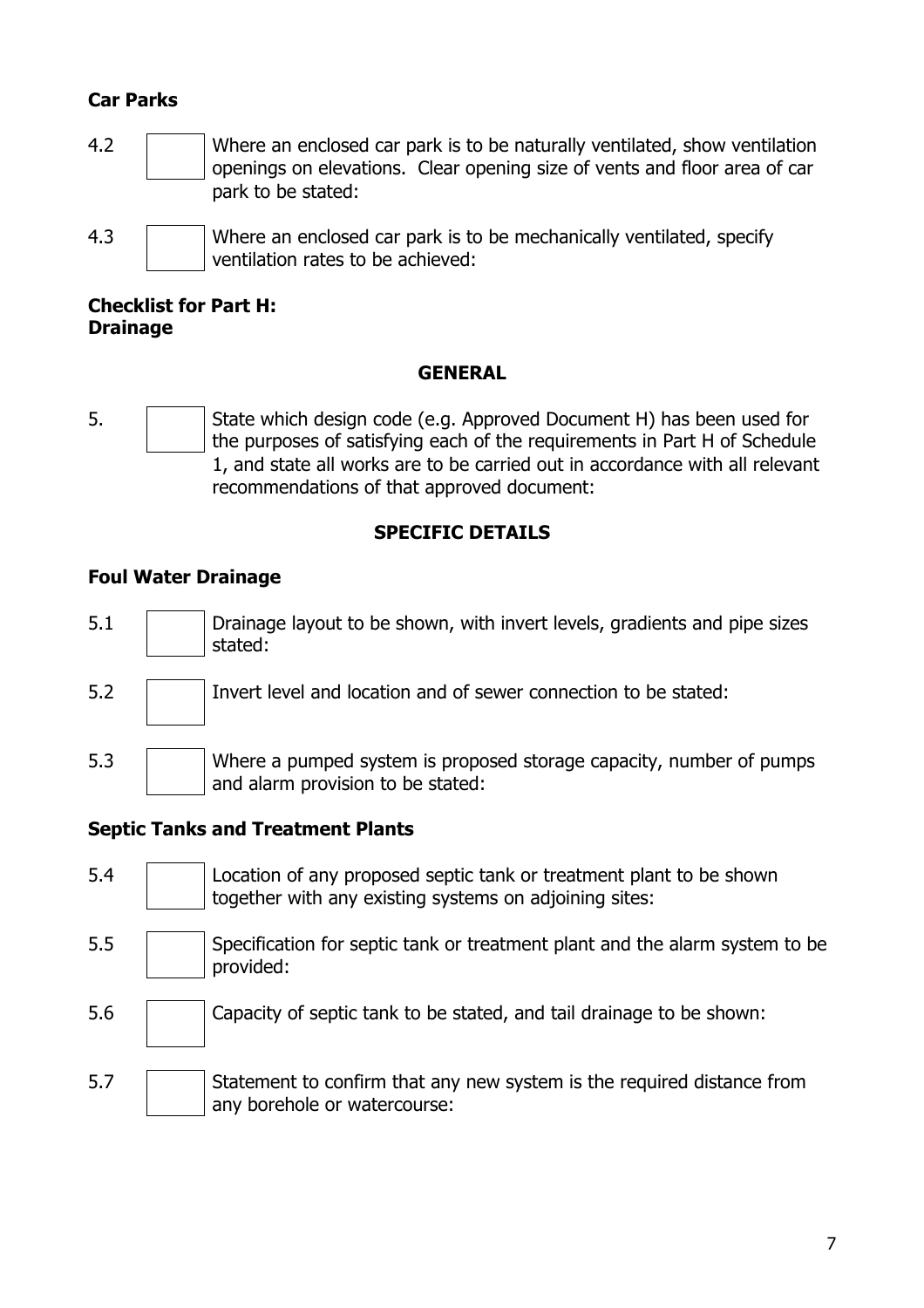- 5.8  $\parallel$  In the case of new dwellings Land drain design (to BS6297) to be provided together with results of percolation tests, and confirmation that winter water table does not rise within 1m of the invert of the proposed land drain system:
- 5.9 Where a pumped system is proposed storage capacity, number of pumps and alarm provision to be stated:

### **Rainwater Drainage**

5.10 **Drainage lay-out and position of outfall to be shown:** 5.11 Where the proposed drainage is to an existing soakaway, identify the location and state capacity: 5.12 Where it is proposed to use a soakaway to drain areas in excess of  $60m^2$ design calculations as recommended in Approved Document H should be provided:

### **Sanitary Facilities**

 $5.13$   $\parallel$  Number and location to be indicated on plan – New dwellings which exceed 80m2 floor area must be provided with sanitary facilities on the ground floor:

### **Hot Water Storage Systems**

- 
- 5.14 Specify type of any proposed hot water storage system. If an un-vented system is to be used, provide details/specification:

### **Checklist for Part J: Heat Producing Appliances and Storage of Fuels**

#### **GENERAL**

6. State which design code (e.g. Approved Document J) has been used for the purposes of satisfying each of the requirements in Part J of Schedule 1, and state all works are to be carried out in accordance with all relevant recommendations of that approved document:

### **SPECIFIC DETAILS**

### **Solid Fuel Appliances**

6.1 Dimension fireplace openings and dimension flue sizes: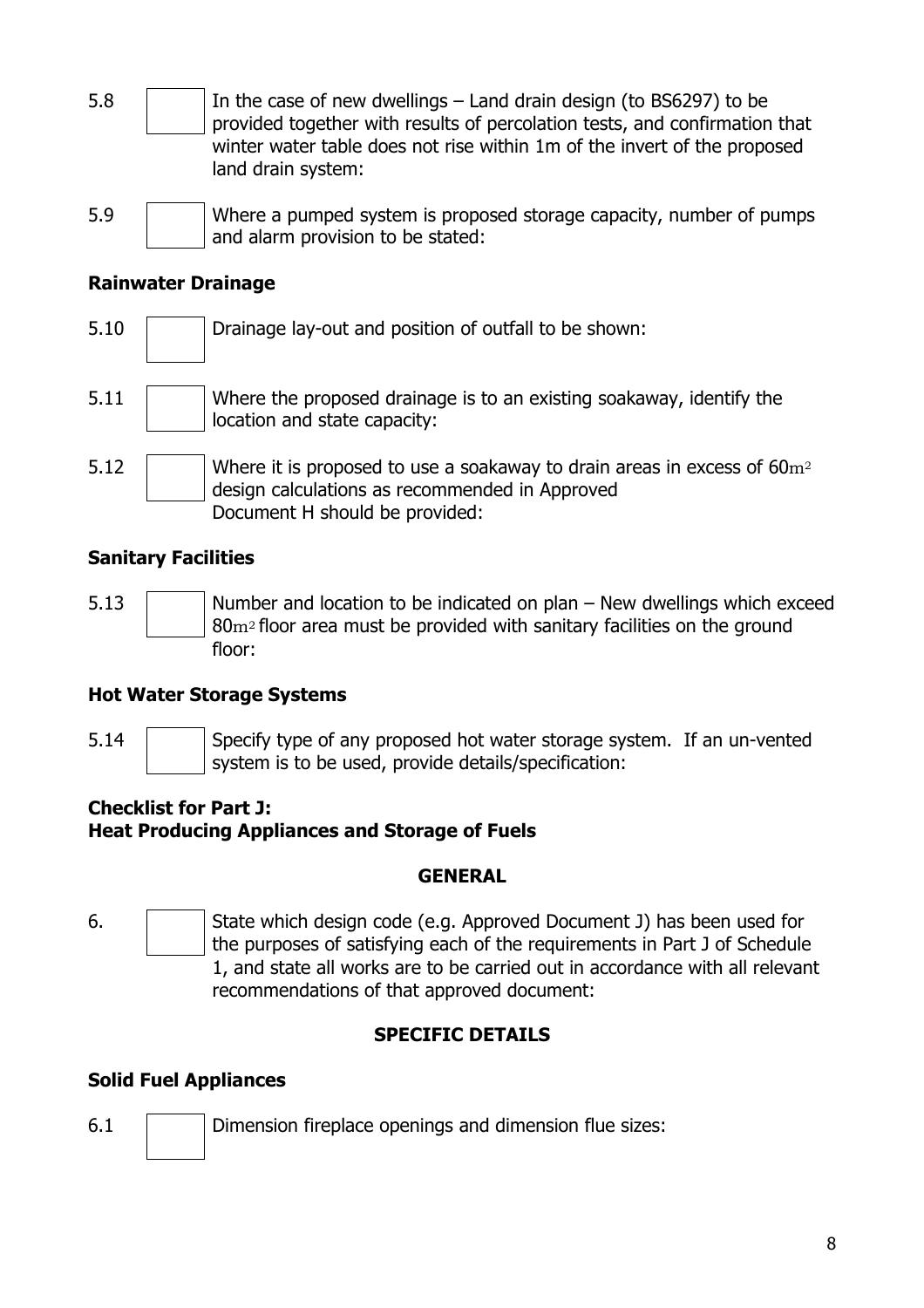| 6.2 | Dimension height of flue outlets: |
|-----|-----------------------------------|
|     |                                   |

6.3 Dimension fireplace recesses and constructional hearths:

### **Oil and Gas Fired Appliances**

- 6.4 Specify whether or not appliance is room sealed or open-flued, and show where appliance is to be sited:
- 6.5 Show position of flues and dimension outlets from flues:
- $\begin{array}{c|c|c|c|c} \hline 6.6 & & \end{array}$  State that a flue gas spillage test is to be undertaken, where any open flued appliance is sited in a room which has mechanical extract ventilation:
- 6.7 Where an oil storage tank is located internally, state period of fire resistance and method of ventilation to the enclosure:
- $6.8$  | Show fuel tank position in relation to the building and boundary:
- 6.9 | Show LPG cylinder storage facilities:

#### **Checklist for Part K: Stairs Ramps and Protective Barriers**

#### **GENERAL**

7. **State which design code (e.g. Approved Document K) has been used for** the purposes of satisfying each of the requirements in Part K of Schedule 1, and state all works are to be carried out in accordance with all relevant recommendations of that approved document:

#### **SPECIFIC DETAILS**

#### **Stairs, Ramps and Protective Barriers**

7.1 **Position of all stairs, ramps and protective barriers to be shown on plans:** 7.2 **Section to be provided through stairs showing headroom:** 7.3 Specify measures to be provided for guarding of stairs, landing, ramps, floors, roofs and balconies. Note: in the case of any dwelling guarding should not be readily climbable by children of 5 years old or under: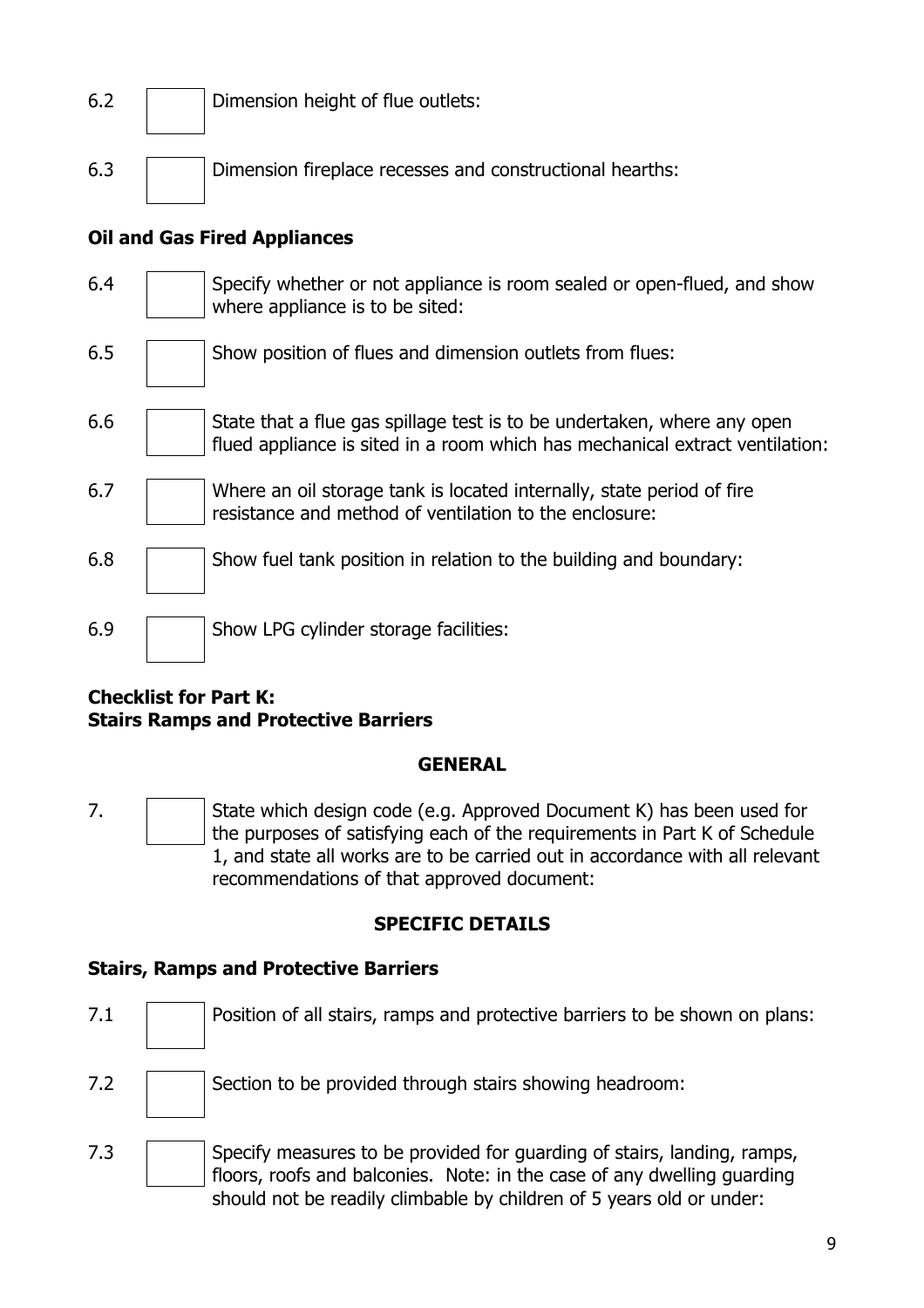#### **Checklist for Part E: Resistance to the Transmission of Sound**

#### **GENERAL**

8. State which design code (e.g. Approved Document E) has been used for the purposes of satisfying each of the requirements in Part E of Schedule 1, and state all works are to be carried out in accordance with all relevant recommendations of that approved document:

## **SPECIFIC DETAILS**

#### **Protection against sound from other parts of the building and adjoining buildings**

- 8.1 Clearly identify on the plans the position of all walls, floors and stairs that need to provide protection against sound from other parts of the building and adjoining buildings, stating sound reduction level to be achieved:
- 8.2 **Provide 1:20 detailed section showing wall, floor and stair construction:**
- 8.3 State sound testing to be carried out as required by the Building Control Surveyor and test results to be submitted to the Department of Planning & Building Control:

### **Protection of sound within residences etc**

- 8.4 Clearly identify on the plans the position of all walls and floors that need to provide protection against sound within residences, stating sound reduction level to be achieved:
- 8.5 **Provide 1:20 detailed section showing proposed wall and floor construction:**

#### **Reverberation in the common internal parts of buildings containing flats or rooms for residential purposes**

8.6 State the materials to be provided to limit reverberation in the common internal parts of the building, and provide calculations to show the absorption area required: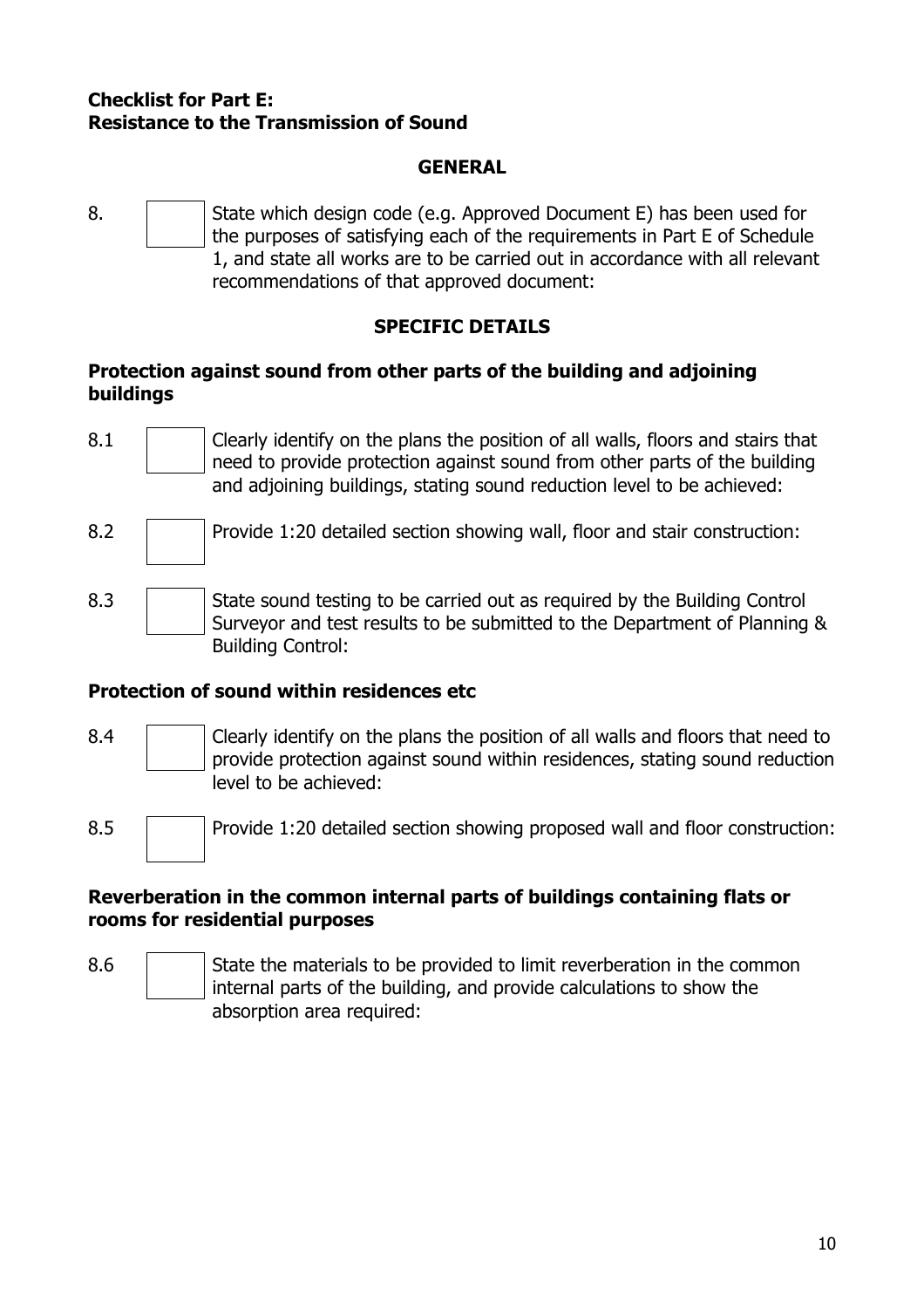#### **Checklist for Part N: Glazing – Safety and Protection**

#### **GENERAL**

9. State which design code (e.g. Approved Document N) has been used for the purposes of satisfying each of the requirements in Part N of Schedule 1, and state all works are to be carried out in accordance with all relevant recommendations of that approved document:

#### **Checklist for Part L: Conservation of Fuel and Power**

#### **GENERAL**

10. State which design code (e.g. Approved Document L1) has been used for the purposes of satisfying each of the requirements in Part L1 of Schedule 1, and state all works are to be carried out in accordance with all relevant recommendations of that approved document:

### **OTHER DETAILS**

## **Building Fabric**

10.1 Method used to show compliance to be stated and calculations/information as set out below to be provided:

### **Where the Elemental Method is to be used for new build**

- 10.2  $|$  U-values to be achieved for roofs, walls, floors to be stated in W/m<sup>2</sup>K:
- 10.3  $\vert$  Schedule to be provided in accordance with appendix D of AD L1 showing the average U-values to be achieved for windows, doors and roof lights:
- 10.4 | Total floor area to be stated:
- $10.5$  State type of frame to be used for windows doors and rooflights, i.e. metal, wood or PVC:
- 10.6 **Provide a schedule identifying the total area of all windows, doors and** rooflights, showing total area does not exceed 25% of the floor area:
- 10.7 Type of heating boiler to be stated and for oil and gas boilers to give the SEDBUK: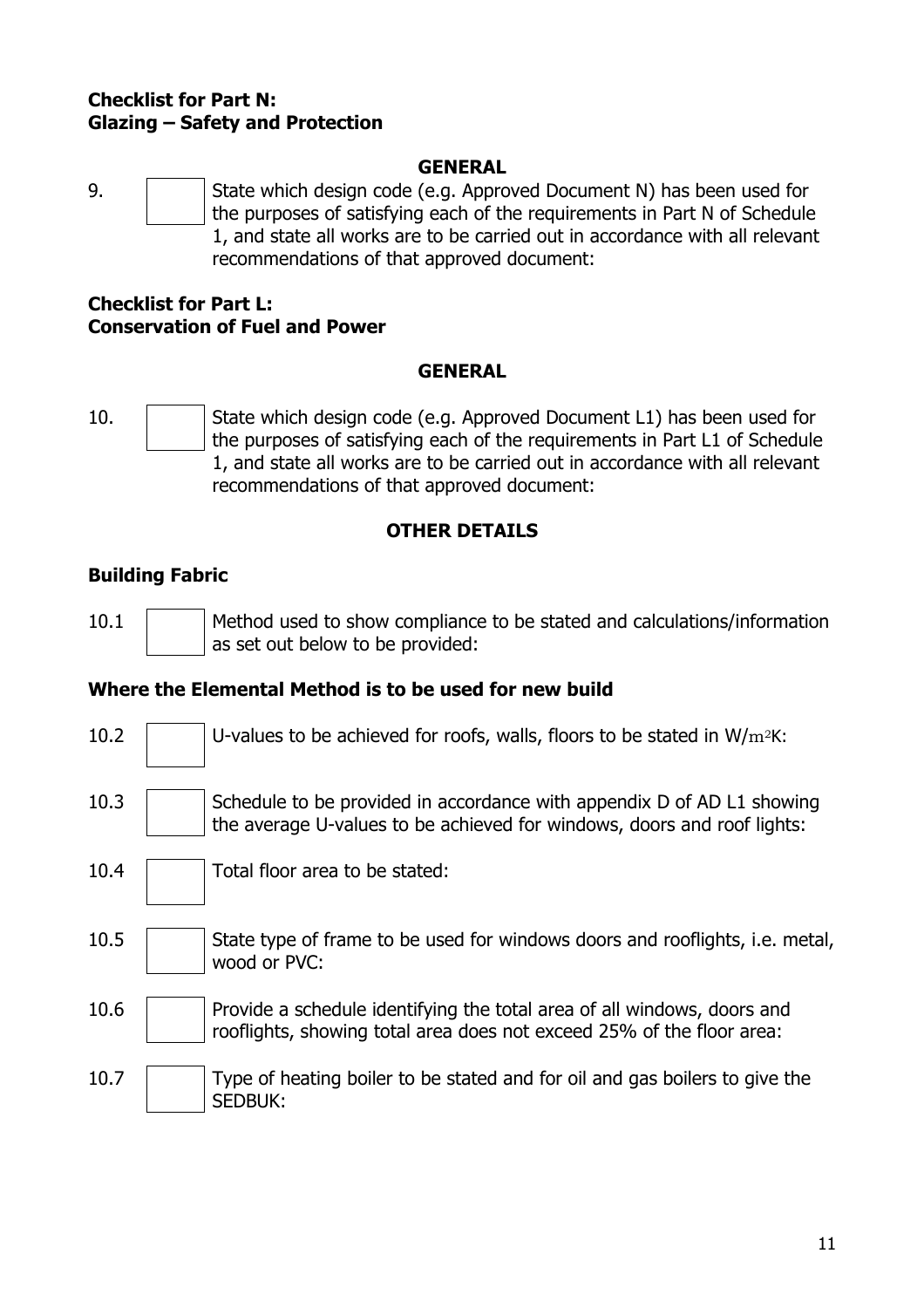### **Where the Elemental Method is to be used for extensions**

| 10.8                               |                   | Schedule to be provided in accordance with appendix D of AD L1 giving the<br>average U-values for the doors, windows and rooflights in the extension:                                                                                                                                                                                                                                                                                                                                                                                                                                                       |  |  |
|------------------------------------|-------------------|-------------------------------------------------------------------------------------------------------------------------------------------------------------------------------------------------------------------------------------------------------------------------------------------------------------------------------------------------------------------------------------------------------------------------------------------------------------------------------------------------------------------------------------------------------------------------------------------------------------|--|--|
| 10.9                               |                   | U-values to be achieved for roofs, walls, and floors to stated in $W/m^2K$ :                                                                                                                                                                                                                                                                                                                                                                                                                                                                                                                                |  |  |
| 10.10                              |                   | Total floor area of the extension to be stated:                                                                                                                                                                                                                                                                                                                                                                                                                                                                                                                                                             |  |  |
| 10.11                              | stated:           | Total floor area of the building (excluding the proposed extension) to be                                                                                                                                                                                                                                                                                                                                                                                                                                                                                                                                   |  |  |
| 10.12                              | (a)<br>(b)<br>(c) | Provide a schedule showing:<br>the area of windows, doors and rooflights in the extension does not<br>exceed 25% of the floor area of the extension, plus the area of any<br>windows or doors in the existing dwelling which, as a result of the<br>extension works, no longer exist or are no longer exposed; or<br>the area of windows, doors and rooflights in the enlarged dwelling<br>does not exceed the area of openings in the existing dwelling; or<br>the area of windows, doors and rooflights in the enlarged dwelling<br>does not exceed 25% of the total floor area of the enlarged dwelling: |  |  |
| 10.13                              |                   | State type of frame to be used for windows, doors and rooflights, i.e.<br>metal, wood or PVC:                                                                                                                                                                                                                                                                                                                                                                                                                                                                                                               |  |  |
| 10.14                              | stated:           | Where works also include the replacement of existing windows, details of<br>the windows to be removed should be shown on a survey drawing and the<br>U-values and type of frame proposed for the replacement windows must be                                                                                                                                                                                                                                                                                                                                                                                |  |  |
| Where Target U-Value is to be used |                   |                                                                                                                                                                                                                                                                                                                                                                                                                                                                                                                                                                                                             |  |  |
| 10.15                              |                   | Schedule to be provided in accordance with appendix E of AD L1 showing<br>the total rate of heat loss and proposed U-values for all elements:                                                                                                                                                                                                                                                                                                                                                                                                                                                               |  |  |

10.16 Provide detailed calculation to show Target U-value for proposal and a calculation to show the calculated average U-value is less than the target U-value:

10.17 State area of opening as a % floor area for day lighting:

#### **When Carbon Index Method is to be used**

10.18  $\sqrt{ }$  3 copies of the carbon index calculation is to be provided to the Department, with the name of any software used clearly stated: